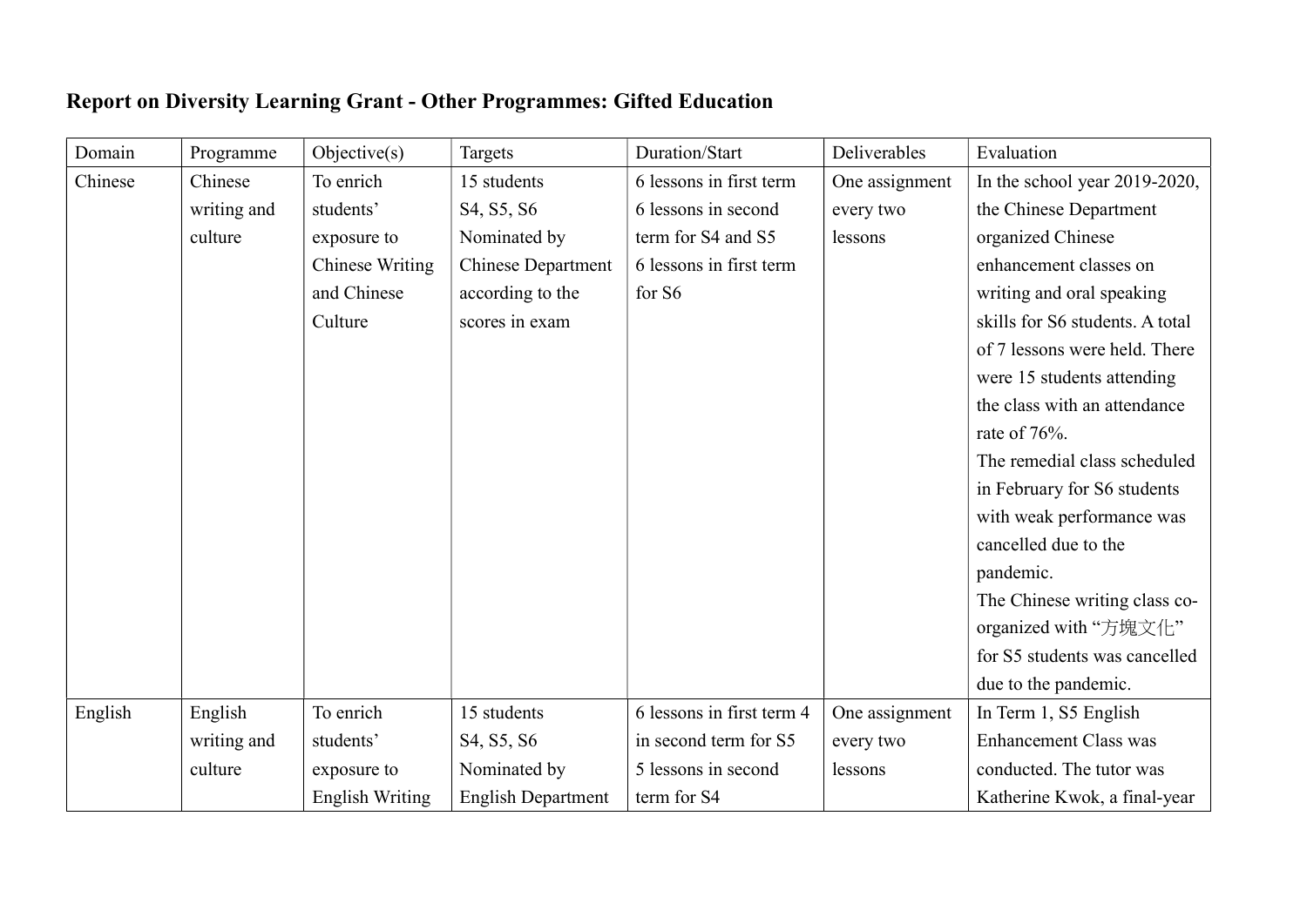|             |                | and English        | according to the           | 7 lessons in first term  |                | student from HKU.               |
|-------------|----------------|--------------------|----------------------------|--------------------------|----------------|---------------------------------|
|             |                | Culture            | scores in exam             | for S6                   |                |                                 |
|             |                |                    |                            |                          |                | However, due to the social      |
|             |                |                    |                            |                          |                | movements, only 4 lessons       |
|             |                |                    |                            |                          |                | could be held. There were 7     |
|             |                |                    |                            |                          |                | students attending the class,   |
|             |                |                    |                            |                          |                | with an attendance rate of      |
|             |                |                    |                            |                          |                | around 75%. Students'           |
|             |                |                    |                            |                          |                | feedback was in general         |
|             |                |                    |                            |                          |                | positive, rating the course     |
|             |                |                    |                            |                          |                | either as good or excellent (3) |
|             |                |                    |                            |                          |                | or 4 out of 4).                 |
| Mathematics | Statistics and | To broaden         | 15 students                | 5 lessons in first term  | One assignment | Two S5 Maths Enhancement        |
|             | Calculus       | students'          | S4, S5, S6                 | 8 lessons in second      | every two      | Classes and one S4 Maths        |
|             |                | perspective in     | Nominated by               | term for S4 and S5       | lessons        | Elite Class was organized in    |
|             |                | the application of | Mathematics                |                          |                | the first term. Six to eight    |
|             |                | mathematics        | Department                 |                          |                | lessons were scheduled for      |
|             |                |                    | according to the           |                          |                | each class respectively but     |
|             |                |                    | scores in exam             |                          |                | some were cancelled due to      |
|             |                |                    |                            |                          |                | social issue.                   |
| Science     | Science elite  | To broaden         | 15 students                | 12 lessons in first term | One assignment | Not much gift education         |
|             | and            | students'          | S4, S5, S6                 | 12 lessons in second     | every two      | classes could be conducted in   |
|             | Olympiad       | perspective in     | Nominated by               | term for S4 and S5       | lessons        | the second semester when        |
|             | training       | the application of | <b>Science Departments</b> | 12 lessons in first term |                | school resumes since students   |
|             | course         | science            | according to the           | for S6                   |                | have to attend supplementary    |
|             |                | knowledge          | scores in exam             |                          |                | classes after school.           |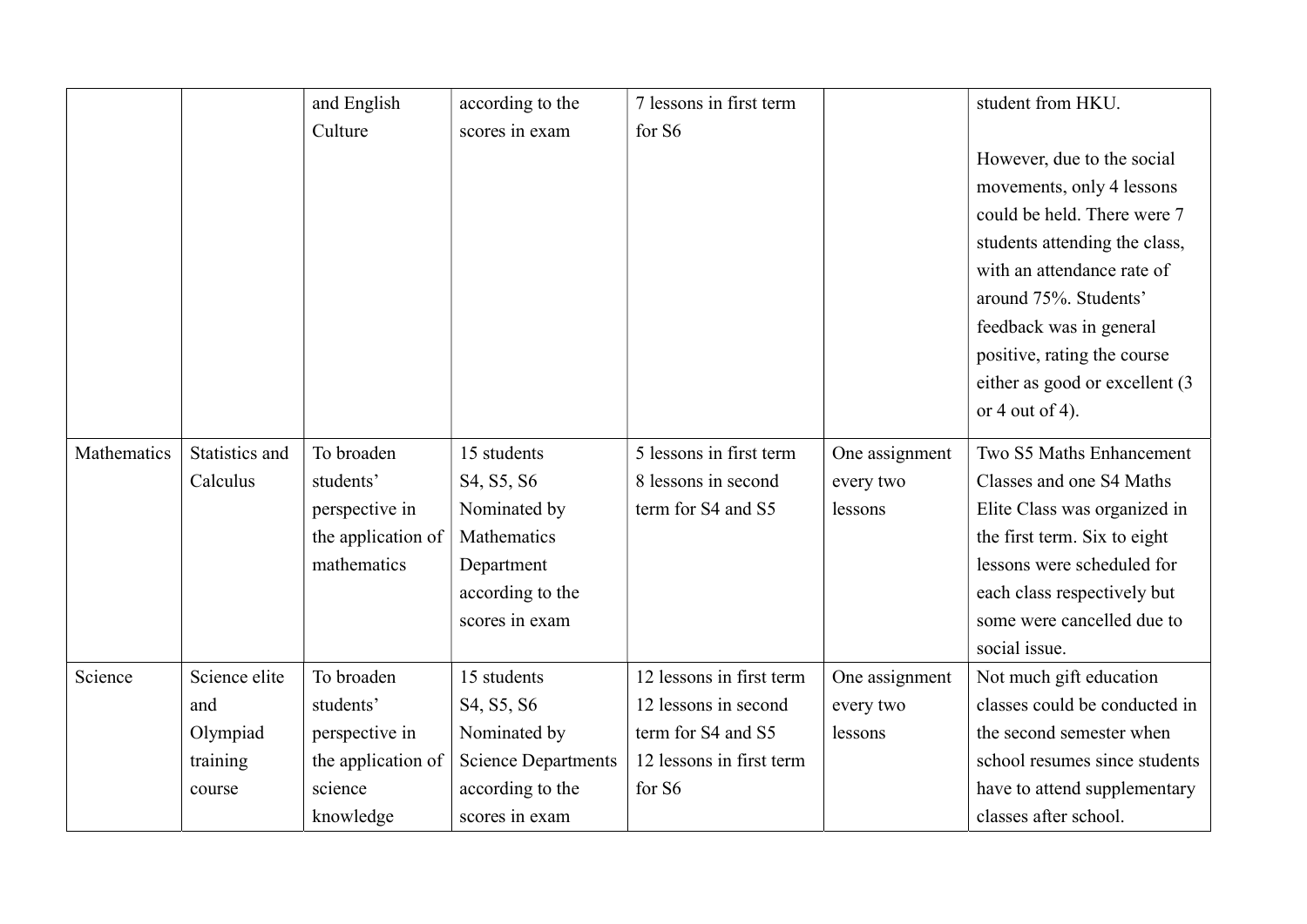| Humanities     | Humanities   | To broaden         | 15 students            | 12 lessons in first term | One assignment | Economics department has        |
|----------------|--------------|--------------------|------------------------|--------------------------|----------------|---------------------------------|
|                | elite course | students'          | S4, S5, S6             | 12 lessons in second     | every two      | organized an enhancement        |
|                |              | perspective in     | Nominated by           | term for S4 and S5       | lessons        | class for 21 S.5 students.      |
|                |              | the application of | Humanities             | 12 lessons in first term |                | There were 4 lessons and        |
|                |              | humanities         | Department             | for S6                   |                | each lesson lasted for 2 hours. |
|                |              | knowledge          | according to the       |                          |                | Its focus was measurement of    |
|                |              |                    | scores in exam         |                          |                | national income and some        |
|                |              |                    |                        |                          |                | concepts about efficiency,      |
|                |              |                    |                        |                          |                | total social surplus, firm and  |
|                |              |                    |                        |                          |                | production.                     |
|                |              |                    |                        |                          |                |                                 |
|                |              |                    |                        |                          |                | Not much gift education         |
|                |              |                    |                        |                          |                | classes could be conducted in   |
|                |              |                    |                        |                          |                | the second semester when        |
|                |              |                    |                        |                          |                | school resumes since students   |
|                |              |                    |                        |                          |                | have to attend supplementary    |
|                |              |                    |                        |                          |                | classes after school.           |
| Liberal        | Higher order | To consolidate     | 15 students            | 6 lessons in first term  | One assignment | In Term 1, an S5 L.S.           |
| <b>Studies</b> | thinking     | the higher order   | S4, S5, S6             | 6 lessons in second      | every two      | Enhancement Class and an S5     |
|                | skills       | thinking skills    | Nominated by           | term for S4 and S5       | lessons        | Elite Class were conducted.     |
|                |              | learned in liberal | <b>Liberal Studies</b> | 6 lessons in first term  |                | The tutor were Lee Ka Yi and    |
|                |              | studies            | Department             | for S6                   |                | Yu Yan Ting, both Year One      |
|                |              |                    | according to the       |                          |                | students and Hoi Ping alumni.   |
|                |              |                    | scores in exam         |                          |                |                                 |
|                |              |                    |                        |                          |                |                                 |